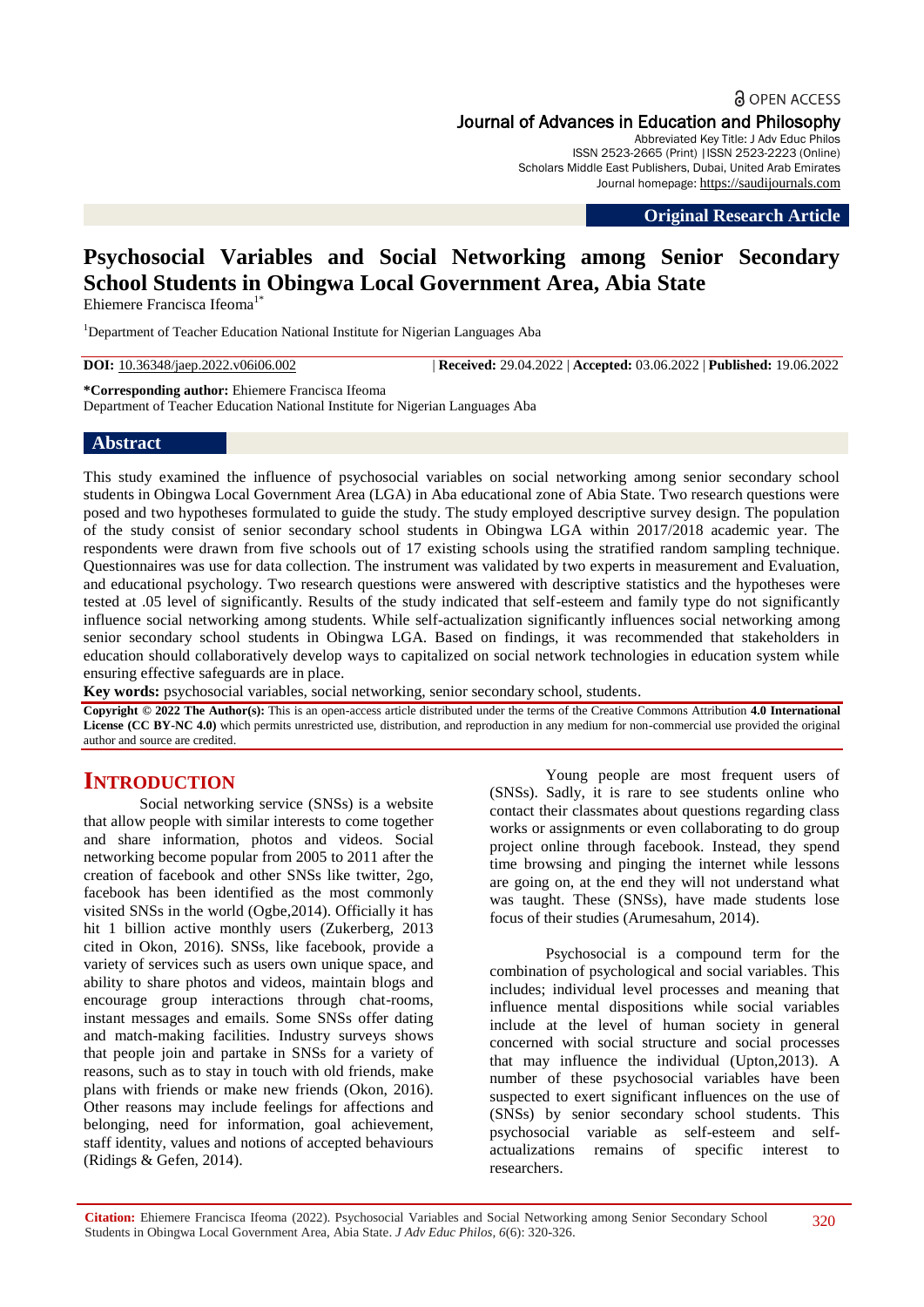Self-esteem can be seen as one's appraisal of value or worth of self. Heatherton and Wyland (2003) defined self-esteem, in relation to social networking, as the evaluative emotional compensation of self-concept. Research suggests that self-esteem level is related to one's online social behavior. It is commonly observed that the students embark on social networking for reasons such as attempting to compensate for past emotional neglect by significant others, letting out psychosocial frustrations and making one popular and acceptable as they post and expect favorable comments. By comparing themselves to others online, they get depressed. Actually, these SNSs users tend to forget to take into account that a lot of what they are seeing, especially from brands and celebrities is carefully orchestrated, it is not real life. Even friends, families and we, tend to only post the best versions of ourselves or our lives. This highlights the need to examine how social networking may impact student's self-esteem positively or negatively.

Self-actualization is another psychosocial trait that could be influenced by social networking. Selfactualization is an attempt of an individual to become the best version of one or reach one's full potentials. Shao (2009) suggests that some components of SNSs activities fulfill self-actualization needs such as ability for individuals to create and publish media online such as video or picture. This is referred to as content production. Shao argued that the production of content is related to the need for self-expression and selfactualization, both of which are used to create personal identity. This underpins the need to examine the association between self-actualization and social networking.

#### **Statement of the problem**

Online social networking sites have become increasingly popular and almost an integral part of everyday life especially for students. although some students feel comfortable with social network services (SNSs) because they can get help and share information for educational reasons, others use these sites for selfish negative reasons such as swindling unsuspecting members of the society, medium for posting pornographic materials, sexual solicitation, character assassination among others. Several students have become victims or even addicts of social networking. Students spend so much time on social networking site and fall into danger of addiction of socializing with fictitious people thereby lacking the skills of real faceto-face socialization. The social networking sites also have negative impacts in the student's academic performance, for instance, so many students are getting used to the social networking grammar which is different from the real life and examination standard. Although several studies (Hargittai, 2007 and Okon, 2016) have been conducted on the influence of psychological and social variables on the social networking sites, with paucity of empirical findings

conducted on testing psychosocial variable such as selfesteem and self—actualization. It is against this background that it become pertinent to investigate psychosocial variables influence on social networking among senior secondary students in Obingwa Local Government Area of Abia State.

## **Purpose of the Study**

The study was designed to examine psychosocial variables that influence social networking among senior secondary students in Obingwa L.G.A. Specifically, the study intended to achieve the following objectives:

- 1. Examine the influence of self-esteem on social networking among senior secondary school students in Obingwa L.G.A.
- 2. Examine the influence of self-actualization on social networking among senior secondary school students in Obingwa L.G.A.

## **Research Questions**

The following research questions were addressed in this study.

- 1. To what extent does self-esteem influence social networking among senior secondary school students in Obingwa L.G.A.?
- 2. To what extent does self-actualization influence social networking among senior secondary school students in Obingwa L.G.A.?

## **Hypotheses**

The following null hypotheses were formulated ad tested at .05 level of significance:

- 1. Self-esteem does not significantly influence social networking among senior secondary school students in Obingwa L.G.A.
- 2. Self-actualization does not significantly influence social networking among senior secondary school students in Obingwa L.G.A.

## **Review of Related Literatures**

## **Social Networking**

Social networking allows individuals to communicate and interact with people of a large-scale and through a roust set of features (Munakash, 2016). To take advantage of social networking offerings, individuals must create a user profile which is personalized by users by adding pictures and information about their personal information, career and relationship status. Although individuals communicate and/or share information through their profiles, they however, interact with others by locating friends, family, and acquaintances, and invite them (or be invited by them) to become friends or followers within the social network. Once a individual has establish a set of friends or followers, they are involve I social networking and can share content either directly with the network or individually with friends I the network.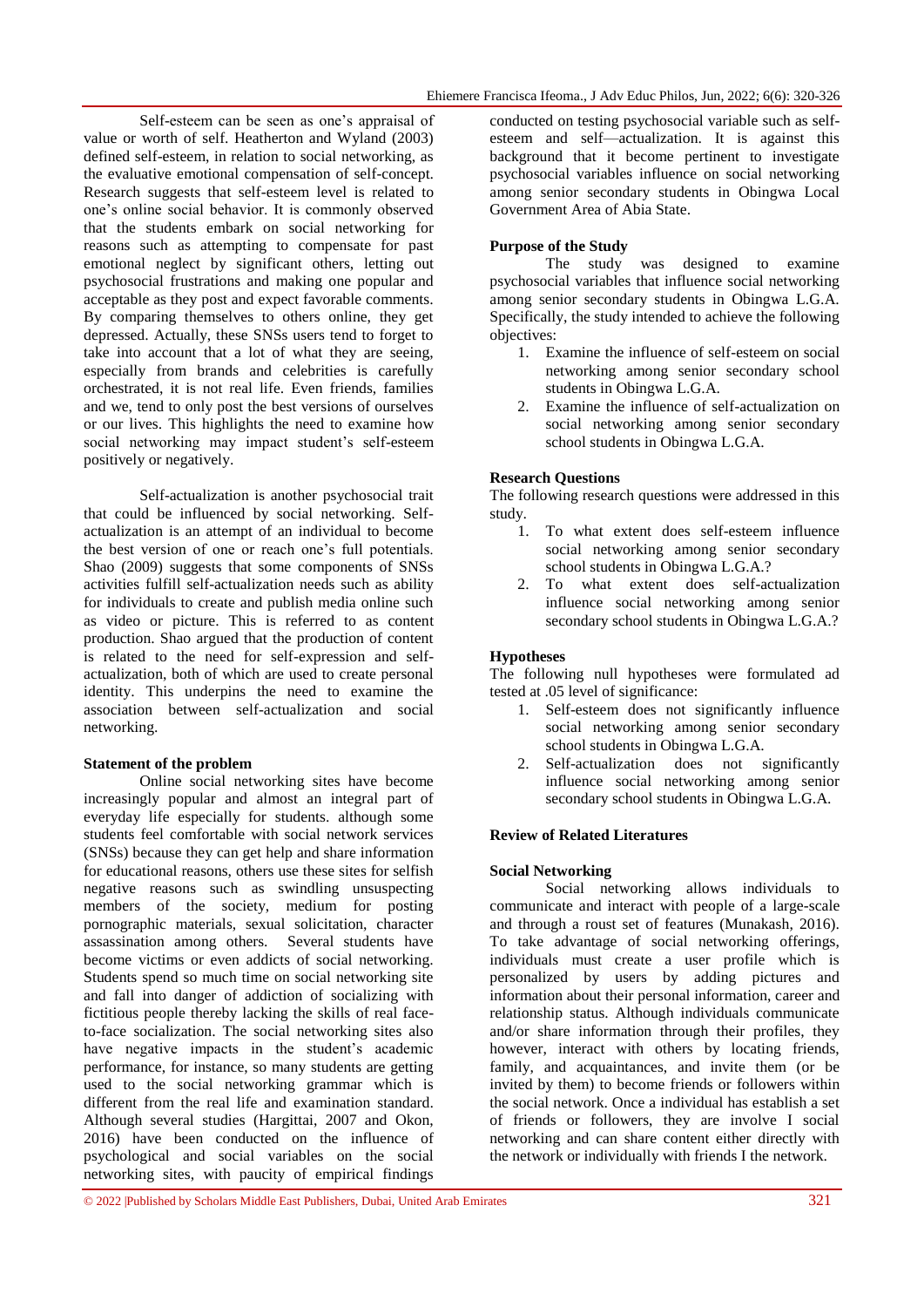Students engage in social networking for different reasons. However, the two driving forces for social networking especially in facebook include the need to belong and the need for self-presentation (Nadkarin & Hoffman, 2012). Adkarin and Hoffman (2012) contended that the need to belong is motivated by cultural and demographic factors; whereas the need for self-presentation is influence by personality traits such as introversion, shyness and self-esteem. Regarding the need to belong, one of the most commonly cited reason for using facebook is to maintain relationships with existing close friends. The need to belong is also achieved on social networking sites through social information seeking, which involves how much one knows about an individual they have made offline (Ellison, Steinfield & Lampe, 2011). Social information seeking helps people become acquainted with new friends created in the physical world as well as deepen already establish relationships. For self-presentation, individuals tend to portray an ideal self, which may or may not be consistent with true self (Zhao, Grasmuck & martin, 2008). Arguably, the ideal selves reflect the epitome of self-presentation that for any number of reasons is yet to manifest in the real world. The present study sought to investigate some psychosocial variables that influence social networking among senior secondary school students.

#### **Self-Esteem and Social Networking**

Self-esteem appears to be a significant personality trait associated with social networking. Soraye (2010) sees self-esteem as a person's overall self-evaluation of his or her worth. Tazghini and Siedleck (2013) discovered association between facebook use and social capital, which is the benefits or resources available through social relationships. It was found that those with lower self-esteem benefited more or had greater social capital due to Facebook use than those with higher levels of self-esteem. Furthermore, individuals with low self-esteem try to compensate by becoming active in online activities such as spending more time on social networking sites, increasing their frequency by logging on to facebook and having more friends on facebook. By so doing, they attempt to compensate for their low self-esteem, by seeking more friends on social media in order to establish a sense of belonging and increase perception of popularity (Amichai-Hamburger & Vinitzky, 2010).

Research also indicates that those with low self-esteem tend to accept more friend requests from people they do not know very well; they easily connect with new friends and communicate through social network than having direct contact with peers (Tazghini & Siedlecki, 2013). This practice help students to build social capital, as social networking lowers barriers of participation and allows users who may initially shy away from initiating communication to respond to others and forge ties with others online (Ellison, Steinfield & Lampe, 2011). However, studies show that

excessive friending online can lead to negative selfevaluation and can be detrimental to one's well-being by being under the constant stress of being exposed to a large audience (Lee, Moore, Park & Park, 2012).

On the other hand, Barker (2009) contended that people with reportedly high self-esteem use social network as means of communicating with peer group members and pass time. A similar study found that extroverts, who admittedly have high self-esteem, tend to engage more in social activities on social network sites and use the sites to enhance and maintain social ties. They do not use social networking as alternative to social activities but as a means to enhance their social relationship (Skues, Williams & Wise, 2012). Lending credence to this finding, Kalpidou, Coston and Morri (2011) assert that introverts using social networking sites experienced decreased involvement in the community and increased level of loneliness, whereas extroverts experience decreased loneliness and more community involvement. In addition, introverts tend to disclose more information about themselves on their facebook profiles than extroverts. It seems that extroverts rely more on their social skills and do not feel the need to promote themselves the way introverts do in order to make friends on social networking site (Amichai-Hamburger & Vinitzky 2010).

It appears that people with high levels of selfesteem use facebook for different purposes than people with low self-esteem. They also tend to have a more positive experience with social networking than people with low self-esteem, using the site more as a tool to enhance the relationships they already have rather than using the site to build social capital (Raymer, 2015). This can be attributed to the fact that people who are more secure in face-to-face interactions, such as extroverts, tend to use social networking site more for social interaction, in comparison to those who do not feel connected to their peer group and use the site to seek social compensation (Barker, 2009).

Social networking site, while allowing users to create electronic profile for themselves, provide details about their life and experiences, post pictures maintain relationships, plan social events, meet new people, comment on other lives, express beliefs, preferences and emotions as well as fulfill belongingness needs (Ivcevic & Ambade, 2012), social networking also serve as a basis for social comparisons, self-evaluation or self enhancement (Haferkamp & Kramer, 2011). Humans possess a fundamental drive to compare themselves with others. Upward social comparison occurs when comparing oneself to superior others who have positive characteristics, while downward social comparison means comparing oneself with inferior others with negative characteristics (Wood, 1989).

Resembling and Egbert (2011) found that people who used facebook most frequently, had lower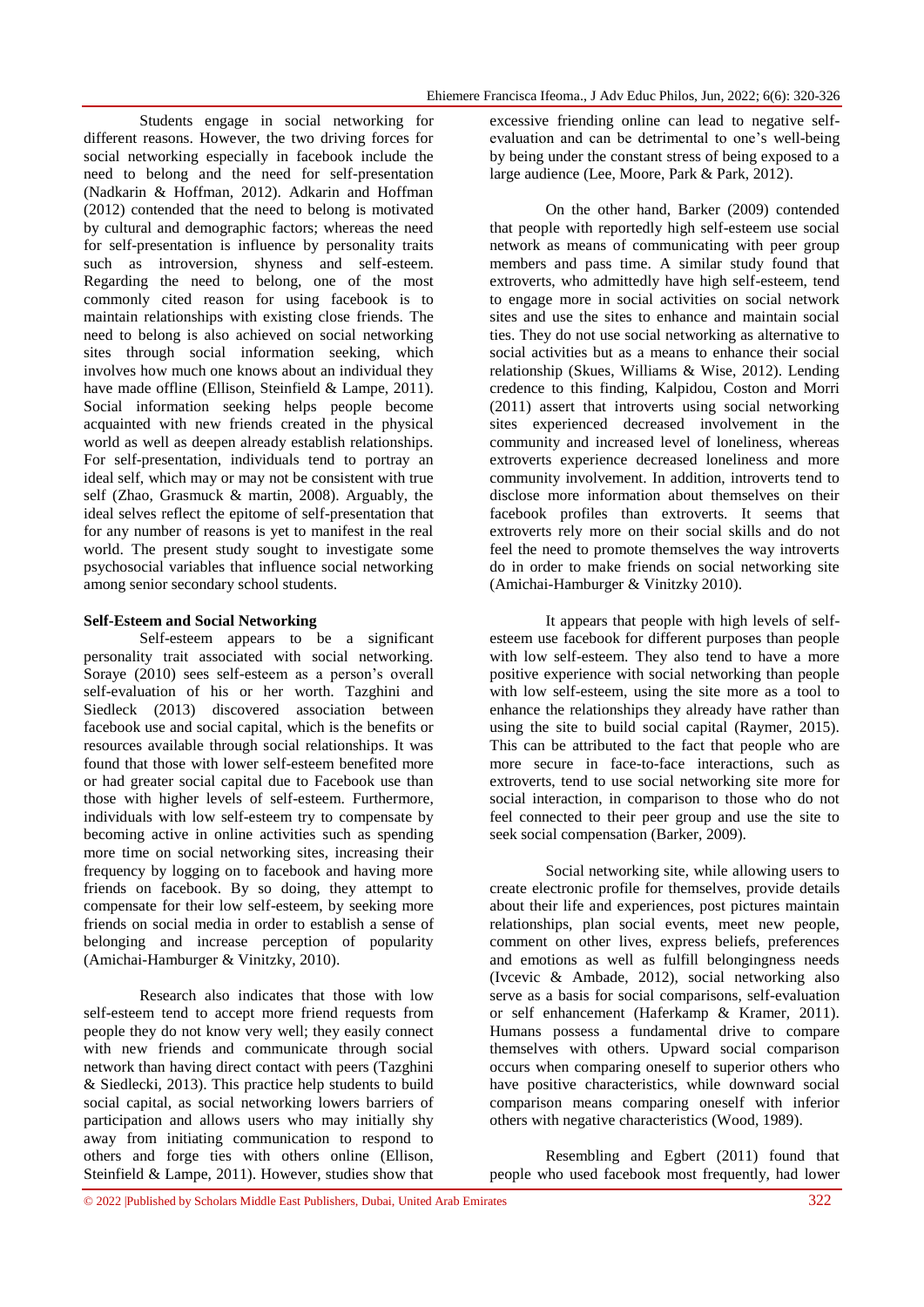trait self-esteem than those who used facebook less or not at all. Moreover, this negative effect on trait selfesteem is the result of the fact that the extent of upward social comparison was greater than that of downward social comparison. This implies that chronic facebook users experience a mostly negative impact from comparing themselves to others who are 'better' than themselves in terms of their social networking presence; this has a stronger impact on them than the potential benefits arising from downward social comparisons.

Similarly, Chou and Edge (2012) examined the impact of temporary exposure to social networking sites on state self-esteem. The results show that experienced lower state self-esteem and poorer self-evaluations after exposure to a person with a high activity social network. Participants also had poorer self-evaluation after exposure to up-ward healthy comparison target (someone who presented themselves as healthy, young and vibrant). Generally speaking, viewing social media profiles with positive contents result poorer state selfesteem and more negative self-evaluation. Most of the studies considered the effect of social networking site on self-esteem but the current investigation sought to establish how state of self-esteem influences social networking among secondary school students.

## **Self-Actualization Social Networking**

Okon (2016) described self-actualization as the desire to accomplish, achieve success, attain a milestone, and the general tendency to become whatever the individual desire or is capable of becoming; and the associated need to make same known in order to garner attributes of worth. Munakash  $(2016)$  also defined self-actualization as "a process" through which one's potential is developed in congruence with one's self perception and experience". Maslow (1943) argued that human needs exist on hierarchy with self-actualization at the top. Selfactualization is typically pursed once human's basic needs or those on lower human's basic needs – or those on lower levels of the hierarchy have been met.

Researchers have identified various underlying components of self-actualization including the ability to establish relationships based on mutual respect, being capable of empathy, having a realistic perception of oneself, being capable of not focusing on oneself, not being paralyzed by the judgment of others and having a well-developed sense of ethics (Lecierc, Lefrancovs, Dube, Herbert, & Gaulin 1988 cited in Murakash, 2016). Very little research has examined the association between social networking and self-actualization. However, Shao (2009) suggested that the need for selfactualization may motivate an individual to produce online content (that is, creating and publishing medial online such as pictures and videos with the goal of seeking recognition, fame, or personal efficacy.

Although individuals seeking self-actualization are in constant communication with their network friends, they use social networking as a means to contribute to the lives of others. The use of social networking sites helps to facilitate this goal because the self-actualizing individual is able to share information that is intended to improve the lives of the people in their network (Leclerc *et al*., 1998 in Murakash, 2016). Sharing information tends not to highlight the selfactualizer, but instead focuses on topics of broader significance such as global issues and human rights. The current study will attempt to determine the influence of need for self-actualization on the use of social networking.

## **METHODOLOGY**

The study adopted descriptive survey design. This was considered appropriate because it allows the researcher the flexibility of studying a sample from a population and the result generalized to the entire population. The population of the study consisted of senior secondary students in nine LGAs in Aba Education Zone of Abia State (Abia State Secondary Education Management Board, 2017). The study employed multiple sampling techniques. First, aba north LGA was randomly selected from the nine (9) existing LGAs in the Aba Education Zone. Ten (10) senior secondary schools were randomly selected from 17 schools in Obingwa. The SS1, SS2 and SS3 students in the selected schools were used as sample. A research – made instrument, tagged Secondary School Students Social Network questionnaire  $(S<sup>4</sup>NO)$  was used for data collection. Copies of the draft instrument, purpose of the study, research questions and hypotheses were given to experts in educational psychology and Measurement and Evaluation in National Institute for Nigerian Languages (NINLAN) to access the items to ascertain their relevance to the variables under study. Their comments and suggestions were integrated in the final version of the instrument. The instrument was administered to 20 students outside the schools sampled for the study. Their responses were analyzed using Cronbach Alpha reliability coefficient. The procedure yielded a correlation coefficient of .743. The index was high enough to use  $S<sup>4</sup>NO$  as a reliable instrument for data collection. The researcher obtained permission from the principals of the sampled schools to use their students for the study. The teachers of the various classes assisted the researcher in administering the questionnaire. They collected the questionnaires, after completion by the respondents, at the spot. This warranted 100% return. Scoring of instrument was done on 5-point scale. Positively worded items were weighted SA=4, A=3, D=2, SD=1, U=0. Negatively worded items had the weights reversed on the scale, except for 'Undecided', as follows  $SA=1$ ,  $A=2$ ,  $D=3$ ,  $SD=1$ ,  $U=0$ . The cumulative weights gained by all the items on a variable were recorded for each respondent and analyzed using appropriate statistics. To analyze data, respondent's responses were dichotomized for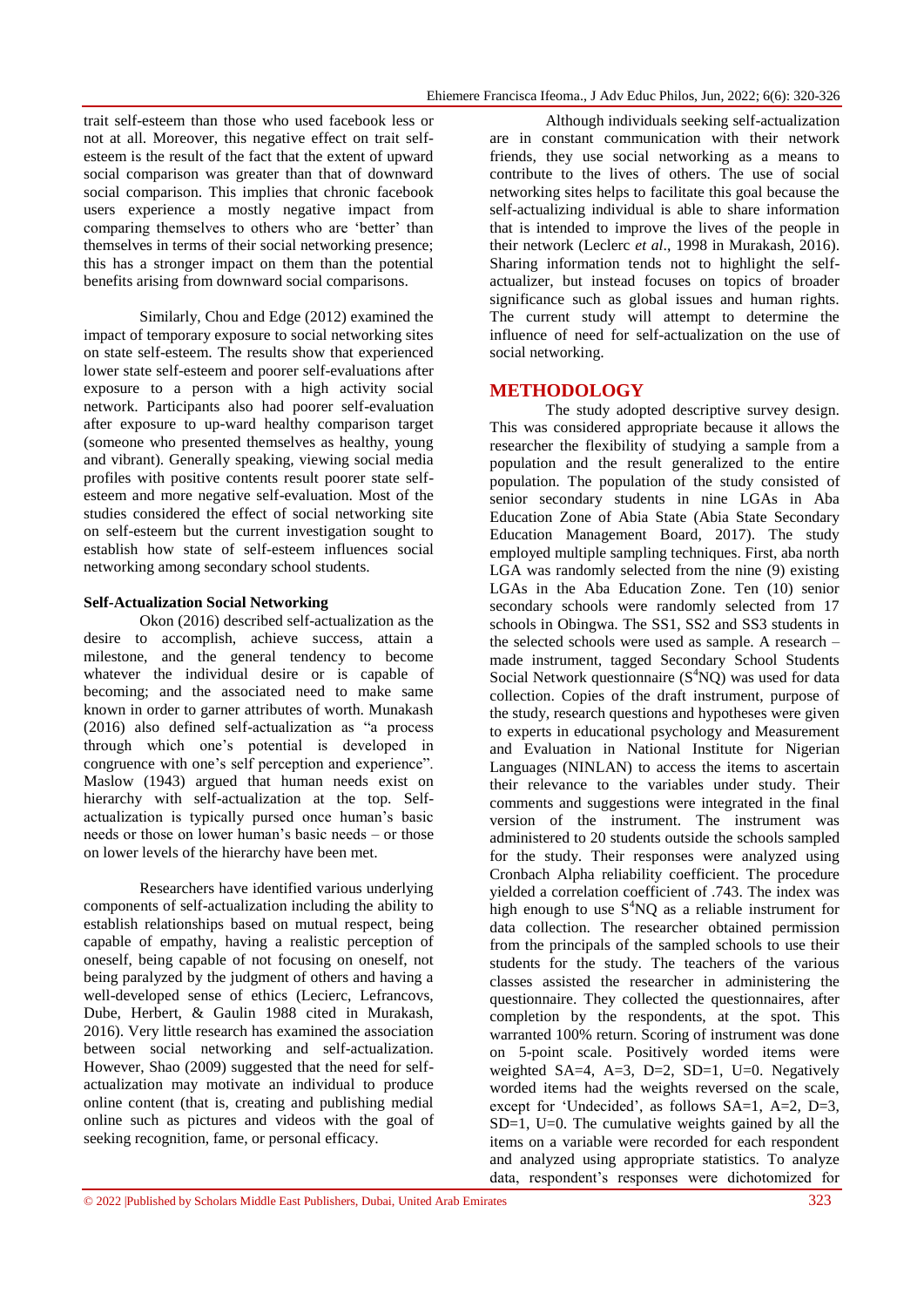each variable. First the mean scores on the independent variables, self-esteem, and self-actualization were computed. Mean scores above 2.5 were regarded as high indication of the variable under consideration whereas mean score below 2.5 was considered as low indication of the variables. The categories of these variables were analyzed based on the social networking scale. The research questions were answered using descriptive statistics. The hypotheses were tested at 0.5 alpha levels using independent t-test. The decision rule used was  $p > 0.5$ .

### **ANALYSIS AND RESULTS**

Data collected on the identified variables in this study were analyzed using descriptive statistics in order to answer the two research questions posed to guide the study. The results were presented in tables in the following subsections.

#### **Research Question 1**

How does self-esteem influence social networking among senior secondary school students of Obingwa L.G.A?

Data in Table 1 shows respondents responses on how self-esteem influences social networking among senior secondary students in the study area.

**Table-1: Mean score and standard deviation of influence of self-esteem on social networking**

| Self-esteem      |     |       |  |
|------------------|-----|-------|--|
| High self-esteem | 465 | 26.91 |  |
| Low self-esteem  | 50  | 26.04 |  |

Table 1 shows that students with high selfesteem have the mean score and standard deviation of  $(X = 26.91, SD = 5.96)$  while those with low self-esteem have  $(X=24.55, SD=6.23)$ . This shows that there is a

slight difference between students with high and low self-esteem in respect to influence on social networking.

Research Question 2: How does selfactualization influence social networking among senior secondary school students of Obingwa L.G.A?

Data in table 2 reveals respondents responses on how self-actualization influences social networking among senior secondary students in the study area.

**Table-2: Mean score and standard deviation of influence of self-actualization on social networking**

| <b>Self-Actualization</b> |             |                  |         |
|---------------------------|-------------|------------------|---------|
| High self-actualization   | $\Delta$ 22 | 27.18            | $-5.81$ |
| Low self-actualization    | 93          | $24.55 \pm 6.43$ |         |

Table 2 indicated that students with high level actualization have the mean and standard deviation  $(X=27.18, SD=5.81)$ , whereas, those with low selfactualization have  $(X=24.55, SD=6.43)$ .

From the result, students with high level of self-actualization have higher influence on social networking than those with low self-actualization.

#### **Test of research Hypotheses**

The researcher tested two hypotheses using independent t-test statistics. All hypotheses were tested at 0.5 level of significance.

Hypothesis 1: Self-esteem does not significantly influence social networking senior secondary school students in Obingwa L.G.A.

Data in table 3 shows the independent t-test analysis on the influence of self-esteem social networking among senior secondary school students.

**Table-3: Independent t-test analysis of self-esteem and social networking among senior secondary school students**

| Dependent variable | <b>Self-esteem</b> |     |       | <b>SD</b> | t-cal   | df | t-crit |
|--------------------|--------------------|-----|-------|-----------|---------|----|--------|
|                    | High esteem        | 465 | 26.91 | 5.96      |         |    |        |
| Social networking  |                    |     |       |           | $.976*$ |    | .96    |
|                    | Low esteem         | 50  | 26.04 | 6.23      |         |    |        |

\*significant at  $p < .05$ , df=513, critical t-value = 1.96

The result presented in table 3 shows that computed t-value (.976) is less than critical t-value (1.96) at .05 level of significance and degree of freedom of 513. Therefore, the hypothesis which postulated that self-esteem does not significantly influence social networking among senior secondary school students in Obingwa L.G.A. was upheld. This implies that selfesteem does not significantly influence social networking.

Hypothesis 2: self-actualization does not significantly influence social networking senior secondary school students in Obingwa L.G.A.

Data in table 4 shows the independent t-test analysis on the influence of self-actualization on social networking among senior secondary school students.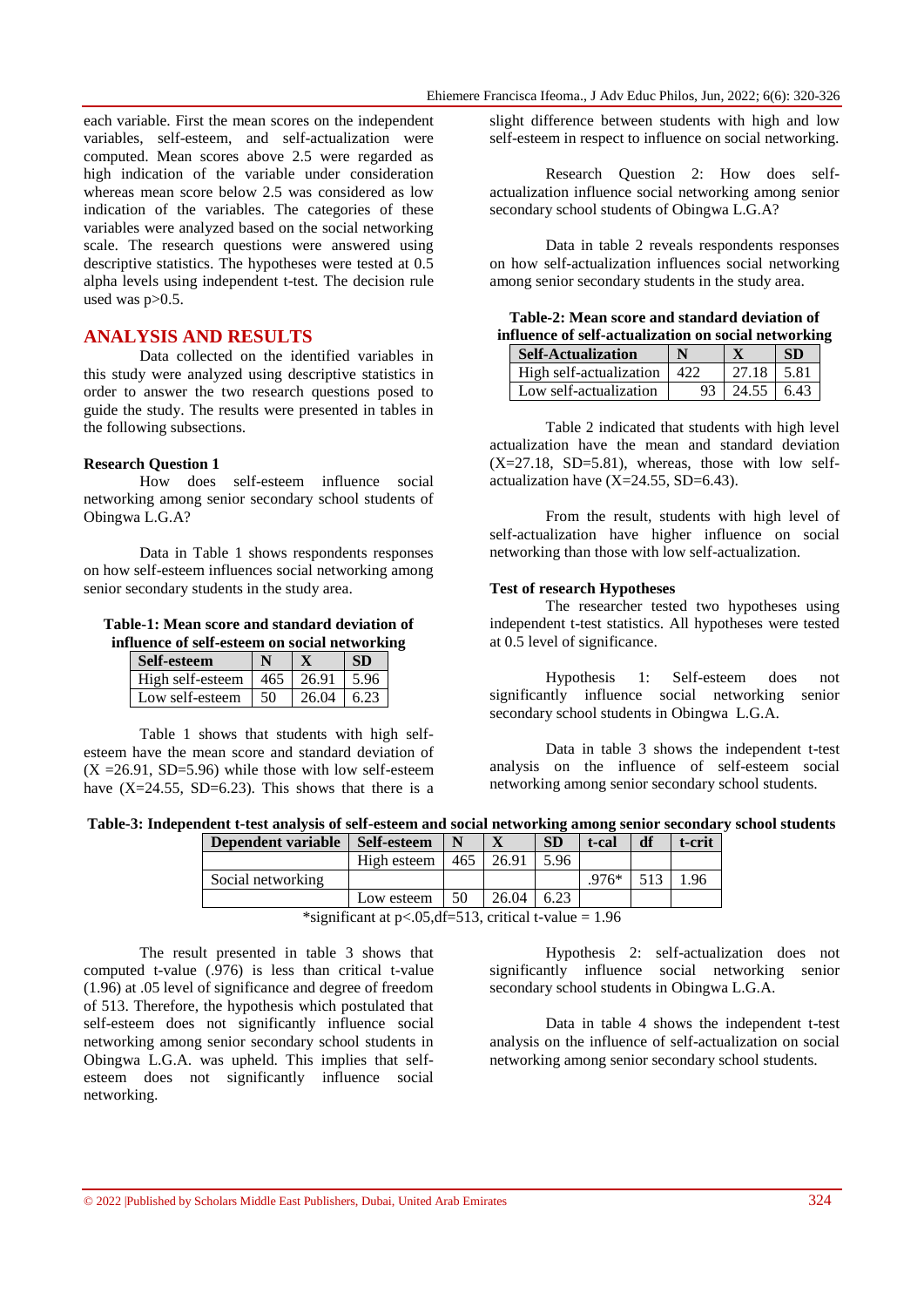| stuuciits.                                                                                                                                                                                                                                                                                                                                                    |                          |     |       |           |          |    |        |
|---------------------------------------------------------------------------------------------------------------------------------------------------------------------------------------------------------------------------------------------------------------------------------------------------------------------------------------------------------------|--------------------------|-----|-------|-----------|----------|----|--------|
| Dependent variable                                                                                                                                                                                                                                                                                                                                            | Self-esteem              |     |       | <b>SD</b> | t-cal    | Df | t-crit |
|                                                                                                                                                                                                                                                                                                                                                               | High self- actualization | 422 | 27.81 | 5.81      |          |    |        |
| Social networking                                                                                                                                                                                                                                                                                                                                             |                          |     |       |           | $.3.88*$ |    |        |
|                                                                                                                                                                                                                                                                                                                                                               | Low self-actualization   |     | 24.55 | 6.43      |          |    |        |
| $\omega$ . $\alpha$ . $\alpha$ . $\alpha$ . $\alpha$ . $\alpha$ . $\alpha$ . $\alpha$ . $\alpha$ . $\alpha$ . $\alpha$ . $\alpha$ . $\alpha$ . $\alpha$ . $\alpha$ . $\alpha$ . $\alpha$ . $\alpha$ . $\alpha$ . $\alpha$ . $\alpha$ . $\alpha$ . $\alpha$ . $\alpha$ . $\alpha$ . $\alpha$ . $\alpha$ . $\alpha$ . $\alpha$ . $\alpha$ . $\alpha$ . $\alpha$ |                          |     |       |           |          |    |        |

**Table-4: Independent t-test analysis of self-actualization and social networking among senior secondary school students.**

\*significant at  $p < .05$ , df=513, critical t-value = 1.96

Table 3 shows that computed t-value (3.88) is greater than critical t-value (1.96) at .05 level of significance and degree of freedom of 513. Therefore, the hypothesis which postulated that self-actualization does not significantly influence social networking among senior secondary school students in Obingwa L.G.A. was rejected. This implies that self-actualization significantly influence social networking.

## **DISCUSSION RESULT**

This section discussed the findings of the study with respect to the two null hypotheses tested in the study on psychosocial variables and social networking among senior secondary school students in Obingwa L.G.A.

The first hypothesis tested the significant difference between self-esteem and social networking. The analysis indicated that the observed difference between those with high self-esteem and those with low self-esteem was not significant. The result was expected because the purpose for use of social network due to one's self-esteem differs. For instance, Barker (2009), Skues, Williams and Wise (2012) and Raymer (2015) found out that people with high self-esteem tend to engage more in social networking in other to enhance and maintain social relationship. In addition, people who are more secure in face-to-face interaction, like those with high esteem, use social networking for social interaction and not necessarily to build social capital.

In contrast, researchers like Tazghini and Siedlecki (2013). Amicha-hamburger and Vinitzky (2010) concluded form their separate studies that those with lower self-esteem benefit more had greater social capital due to social networking, by so doing they attempt to compensate their low self-esteem by seeking more friends on social network. Lending credence to these finding, Ellison, Steinfield and Lampe (2011) contended that the practice of social networking offers those with low self-esteem a leeway of participation and allow those that may initially shy away from initiating communication to respond to others and forge relationship with others on-line. Generally, the use of social networking sites is influenced by self-esteem (Chou & Edge, 2012, Rosenberg & Egbert (2011).

The test of second hypothesis of selfactualization and social networking indicated significant difference between those with high selfactualization and those with low self-actualization in engaging in social networking. This finding provided an empirical data to show that high need of selfactualization influenced social networking among senior secondary school students. it was observed that the desire to be assured of self-worth, desire for recognition for one's accomplishment, the feeling of importance, among others prompts social networking. This finding collaborates with those of shao (2009) who found that the need of self-actualization motivates an individual to produce on-line content with the view of seeking recognition, fame or personal efficacy. The finding of this study disagrees with those of Munakash (2016) who reported that the association between selfactualization and social network site usage was not significant.

## **RECOMMENDATIONS**

The following recommendations were made based on the finding of the study:

- 1. School guidance counselors should educate students on the possible harm misusing social network will have on their privacy, social relationship, lifestyle, self-esteem and psychological well-being.
- 2. Parents and school should help students have a positive and safe social networking experience by first becoming educated about the technologies youngsters are using, including ways to facilitate positive experiences and how to implement protective safeguards and strategies.
- 3. Parents should befriend their children on social networking and have other family members do so as well. This will help the students remember that what they are publishing and posting on social network sites are not just for their peers, but can be seen and read by everyone.

## **REFERENCES**

- Aimashaun, R.A. (2014) *Pinging replacing thinking. The bad effect of social media on Nigerian youths. A barrier to youth empowerment*. Ibadan: Stevart Graphics
- Zukerberg, M. E. (2013). Facebook much psychology and sociology as it is technology. Available online at: en.wikipedia.org/wiki/markzuckerberg.
- Okon, B.N. (2016). Psychological variables and social networking among students in federal universities, south-south, Nigeria. An unpublished